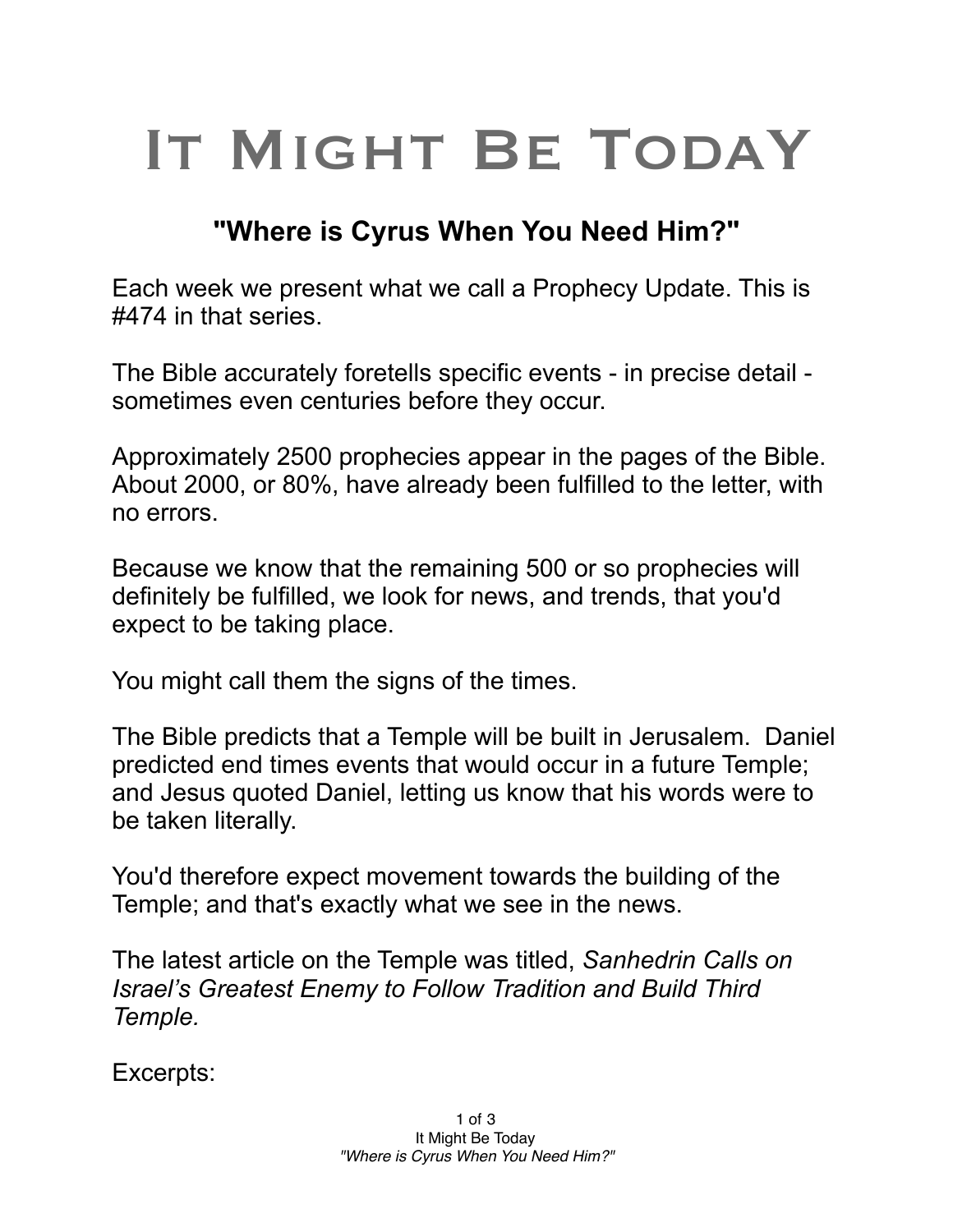The Sanhedrin has turned a dispute between the Israeli Prime Minister and the Iranian Foreign Minister into an opportunity to invite Israel's greatest enemy to help build the Third Temple. This offer is not nearly as preposterous as some may think, and has an undeniable precedent the Iranian Minister is quite proud to admit.

The international spat began on Purim, two weeks ago, when Israeli Prime Minister Benjamin Netanyahu attended a reading of the Book of Esther at a synagogue near his home in Caesarea. While discussing the Biblical story with children in attendance, he assured them, "Today, too, they're trying [to kill us] in Persia, and today they're also not going to succeed!"

Iran's Foreign Minister Javad Zarif heard of Netanyahu's comments and took umbrage at his country being portrayed as the villain. Zarif responded to the Israeli PM via Twitter, accusing him of "fake history and falsifying the Torah."

The Iranian minister then went on to claim that his country had saved the Jews three times throughout history. Zarif gave a distorted version of the Book of Esther, claiming that the hero was the Persian King, and not the Jews, Esther and Mordecai. Zarif also reminded Netanyahu that it was Cyrus, a Persian king, who had facilitated the Jews' building of the Second Temple.

The Sanhedrin choose to see this exchange as an opening and an affirmation of Iranian national pride in helping the Jews build the Temple. The rabbinical court sent a letter to Zarif inviting him to manifest this historic Persian mission.

"We were overjoyed to hear of your reference to the wonderful and unique chapter in our nation's history, in which the Cyrus, as king of the Persian Empire, gave his permission for the building of the Jewish Temple in Jerusalem," the letter read.